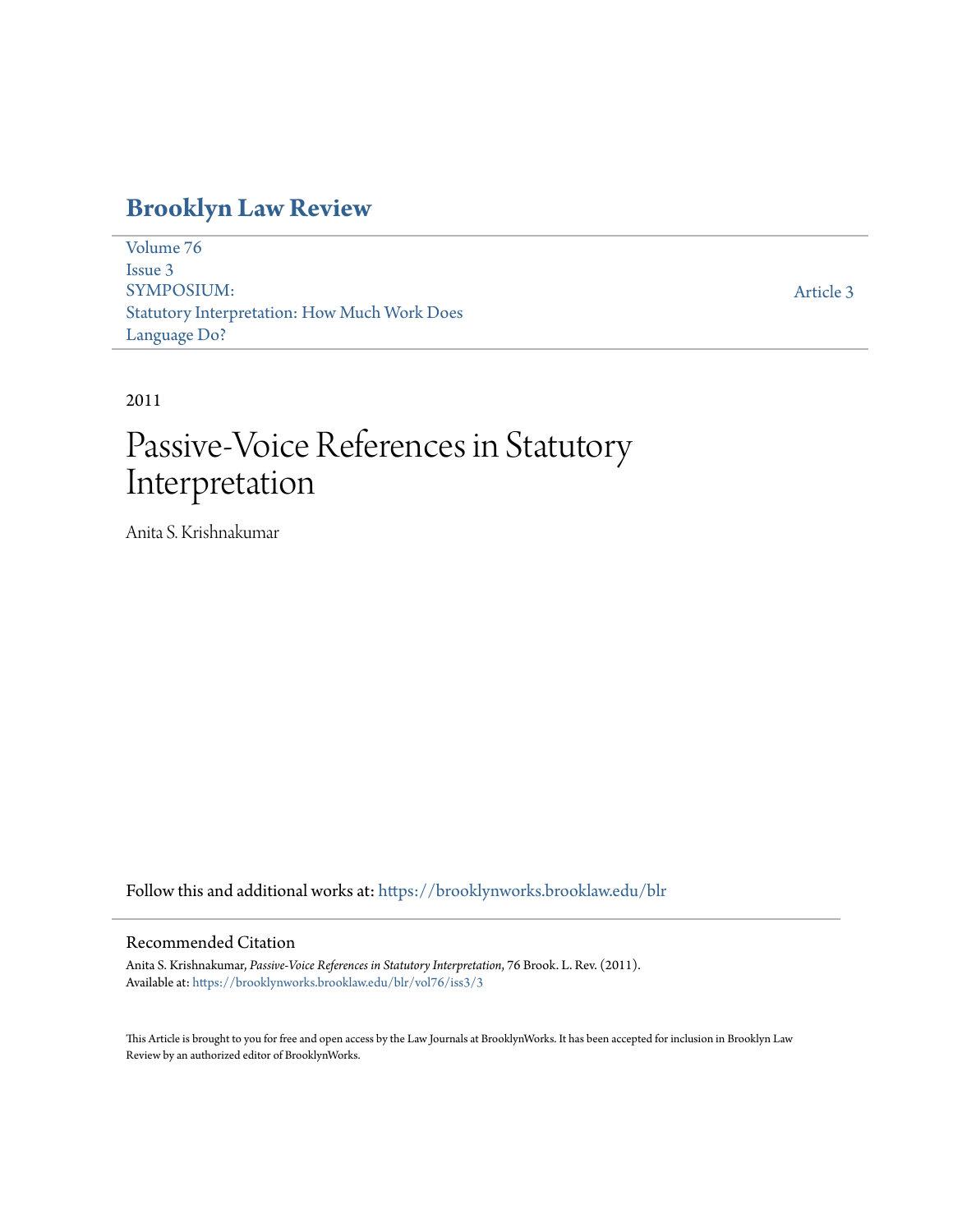## Passive-Voice References in Statutory Interpretation<sup>\*</sup>

#### *Anita S. Krishnakumar*†

#### **INTRODUCTION**

The Supreme Court regularly references grammar rules when interpreting statutory language. And yet grammar references play a peculiar role in the Court's statutory cases often lurking in the background and performing corroborative work to support a construction arrived at primarily through other interpretive tools. The inevitable legisprudential<sup>1</sup> question triggered by such references is, why does the Court bother? If grammar rules provide merely a second, third, or fourth justification for an interpretation reached through other interpretive canons, then what does the Court gain—or think it gains—by including such rules in its statutory analysis?

This essay examines these questions through the lens of a little-noticed grammar reference that has reared its head in a handful of Supreme Court cases: inferences based on a statute's use of the passive voice. The essay argues that the Supreme Court's framing of passive-voice arguments suggests both legitimating and harmonizing roles for grammar references in statutory interpretation. Larry Solan has argued that judges employ linguistic analysis in statutory interpretation because they are under pressure to write decisively and to limit what they say to certain acceptable argument forms.2 Linguistic arguments, Solan theorizes, lend a (false) sense of neutrality and inevitability to a court's  $\frac{1}{2}$ 

 $^2$  LAWRENCE M. SOLAN, THE LANGUAGE OF JUDGES 9, 174 (1993).

 $@ 2011$  Anita S. Krishnakumar. All rights reserved.

<sup>†</sup> Associate Professor, St. John's University School of Law. J.D., Yale Law School, 1999; A.B., *with distinction*, Stanford University, 1996.

 $1$  The term "legisprudence" refers to "the jurisprudence of legislation," as described by Bill Eskridge. *See* William N. Eskridge, Jr., *The New Textualism*, 37 UCLA L. REV. 621, 624 (1990); John L. Flynn, *Mixed-Motive Causation Under the ADA: Linked Statutes, Fuzzy Thinking, and Clear Statements*, 83 GEO. L.J. 2009, 2012 (1995); Abbe R. Gluck, *The States as Laboratories of Statutory Interpretation: Methodological Consensus and the New Modified Textualism*, 119 YALE L.J. 1750, 1762 n.32 (2010). 2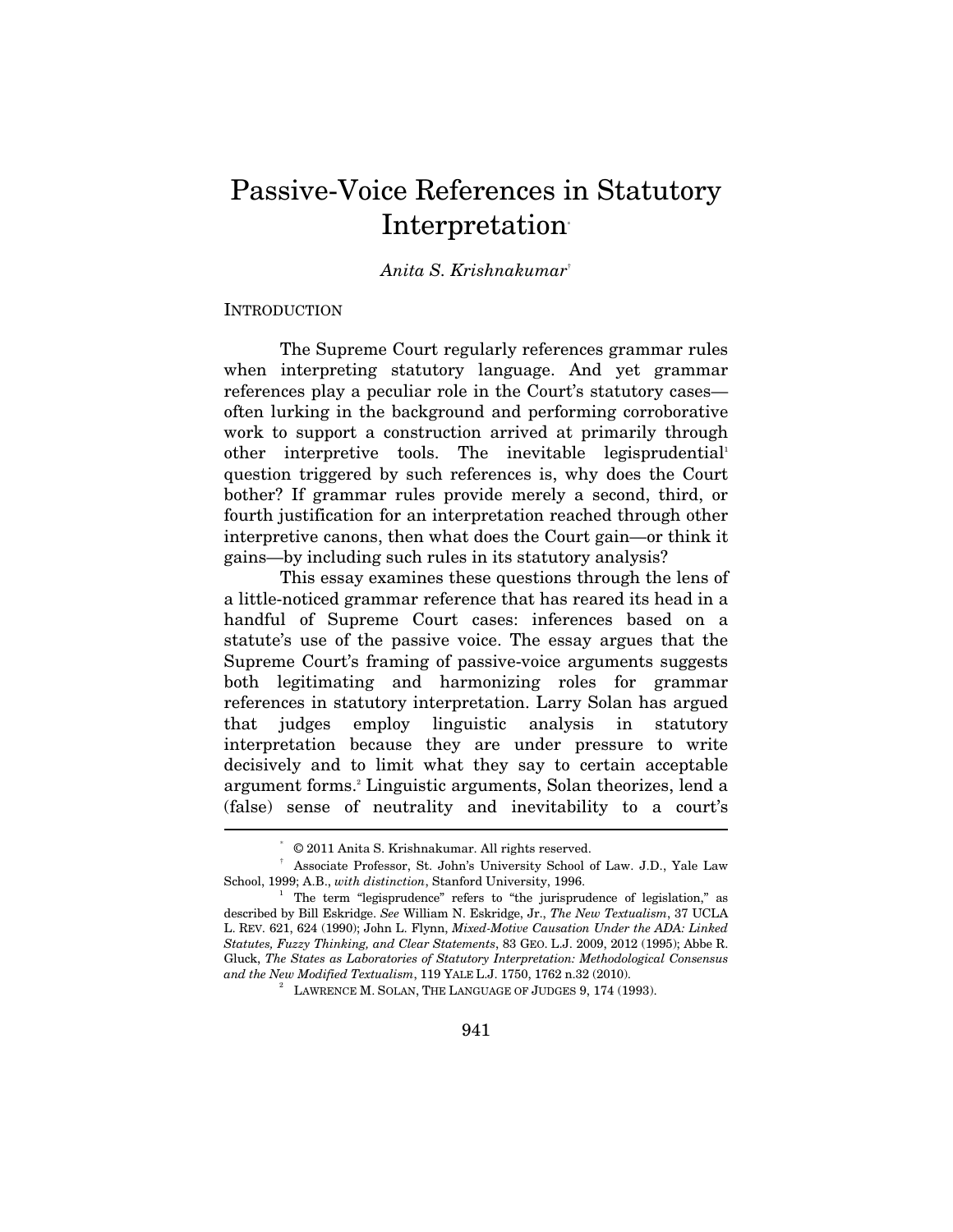statutory reading—making it seem as if the court had no choice but to construe the statute in the selected manner.<sup>3</sup> The Court's passive-voice-based linguistic arguments provide some support for Solan's theory. But I submit that there is more to the Court's articulation of passive-voice-based interpretive inferences than the legitimation of its statutory constructions. This essay argues that the Court also uses passive-voice references to promote horizontal coherence across the United States Code. That is, when the Court announces particular interpretive inferences that flow from a statute's use of the passive voice and other grammar devices, it not only justifies its interpretation of the statute at issue but also constructs consistency of meaning across federal statutes.

Elsewhere, I have posited that several members of the Court are motivated by a methodological preference for ensuring coherence across the legal landscape when construing statutes.<sup>4</sup> In line with this preference, when the Court derives specific consequences from a statute's grammatical choices, it does not merely apply well-worn rules to the statute at hand; it also engages in a subtle project of constructing coherence across the legal landscape—creating, in effect, a judicially prescribed federal code of grammatical meaning.

#### I. THE PASSIVE-VOICE CASES

To date, six Supreme Court cases, decided between 1977 and 2009, have referenced a statute's use of the passive voice to determine the statute's meaning.<sup>5</sup> Most of these cases have involved criminal statutes,<sup>®</sup> and four have referenced the passive voice only to observe that it leaves the statute's meaning indeterminate.7 Opinions in two of the cases have read

<sup>&</sup>lt;sup>3</sup> Id. at 4, 45.

*See generally* Anita S. Krishnakumar, *Statutory Interpretation in the Roberts Court's First Era: An Empirical and Doctrinal Analysis*, 62 HASTINGS L.J. 221 (2010).

*See* Dean v. United States, 129 S. Ct. 1849, 1853 (2009); Watson v. United States, 552 U.S. 74, 81 (2007); Jones v. United States, 526 U.S. 227, 259 (1999) (Kennedy, J., dissenting); United States v. Wilson, 503 U.S. 329, 332-33 (1992); *id.* at 341, 343 (Stevens, J., dissenting); Gladstone, Realtors v. Vill. of Bellwood, 441 U.S. 91, 102-03 (1979); E. I. du Pont de Nemours & Co. v. Train, 430 U.S. 112, 128-29 (1977). 6

*See Dean*, 129 S. Ct. at 1853; *Watson*, 552 U.S. at 81; *Jones*, 526 U.S. at 259 (Kennedy, J., dissenting); *Wilson*, 503 U.S. at 332-33; *id.* at 341, 343 (Stevens, J., dissenting).

*See Watson*, 552 U.S. at 81; *Wilson*, 503 U.S. at 332-33; *id.* at 341, 343 (Stevens, J., dissenting); *Gladstone, Realtors*, 441 U.S. at 102-03; *E. I. du Pont de Nemours*, 430 U.S. at 128-29.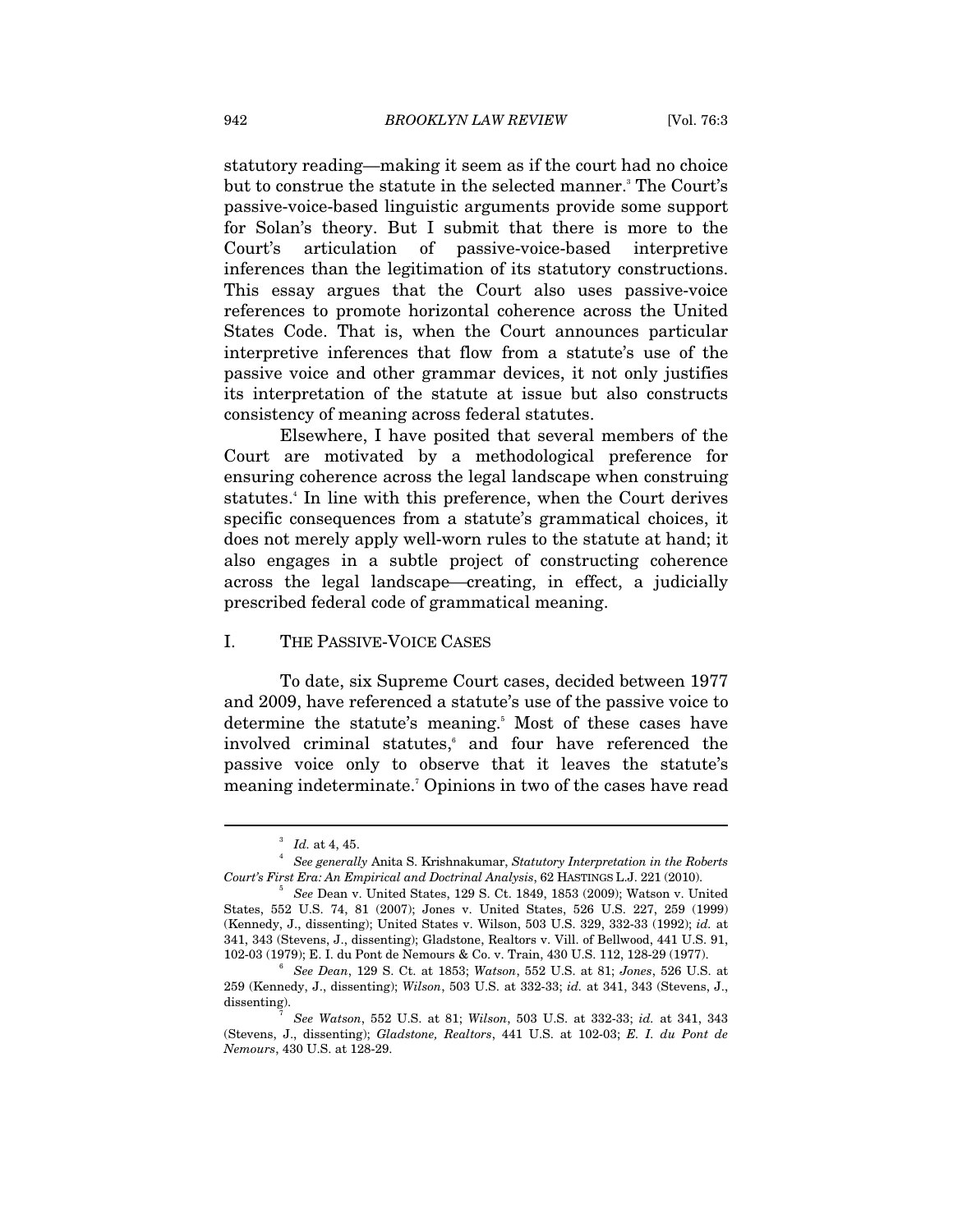something significant into Congress's decision to employ the passive voice in a statutory phrase.8 This part reviews all six cases, focusing on the latter two in which the Court placed noteworthy weight on a statute's use of the passive voice.

#### *A. The Passive Voice as Indeterminate*

There is nothing remarkable about the Court's passivevoice references in the first four cases. In each case, the Court merely acknowledged that the passive voice obscured the identity of the statutory actor who was authorized or deemed to take the action described in the provision. In *Watson v. United States*, for example, the Court noted that the statute's use of the passive voice made it unclear whether a person who trades drugs for a gun "uses" a gun within the meaning of the statute.<sup>9</sup> The passive voice played a similar role in *Gladstone, Realtors v. Village of Bellwood*, where the Court held that because Title VIII used the passive voice in authorizing civil actions for violations of the statute, the statute placed "no particular statutory restrictions on potential plaintiffs" entitled to bring enforcement suits.10 Likewise, in *E. I. du Pont de Nemours & Co. v. Train*, the Court found that a section of the Federal Water Pollution Control Act, which used the passive voice in describing effluent limitations, was unclear as to whether the administrator or the permit issuer—that is, which actor—was supposed to establish the limitations.<sup>11</sup> Last, in *United States v*. *Wilson*, both the majority and dissenting opinions observed that a Sentencing Reform Act provision written in the passive voice "created doubt"<sup>12</sup> and "failed to identify" which decision maker—the attorney general or the judge—was to effectuate the sentencing credit in the provision.<sup>13</sup>  $\overline{a}$ 

<sup>8</sup>  *See Dean*, 129 S. Ct. at 1853; *Jones*, 526 U.S. at 259 (Kennedy, J., dissenting).

*Watson*, 552 U.S. at 81. The statute at issue provided a mandatory minimum sentence for a defendant "who, during and in relation to any crime of violence or drug trafficking crime . . . , uses or caries a firearm." 18 U.S.C. § 924(c)(1)(A) (2006).<br><sup>10</sup> *Gladstone, Realtors*, 441 U.S. at 103.<br><sup>11</sup> *E. I. du Pont de Nemours*, 430 U.S. at 128-29. Based on the language in the

statute's other sections, the Court ultimately concluded that it was the administrator who was to do so, but it declared the section written in the passive voice indeterminate % on this question. *Id.* Wilson, 503 U.S. at 332.

<sup>&</sup>lt;sup>13</sup> *Id.* at 341-42 (Stevens, J., dissenting). The majority and dissent both concluded, based on other considerations, that one actor should nevertheless be preferred over the other. *Id.* at 333 (majority opinion); *id.* at 343 (Stevens, J., dissenting).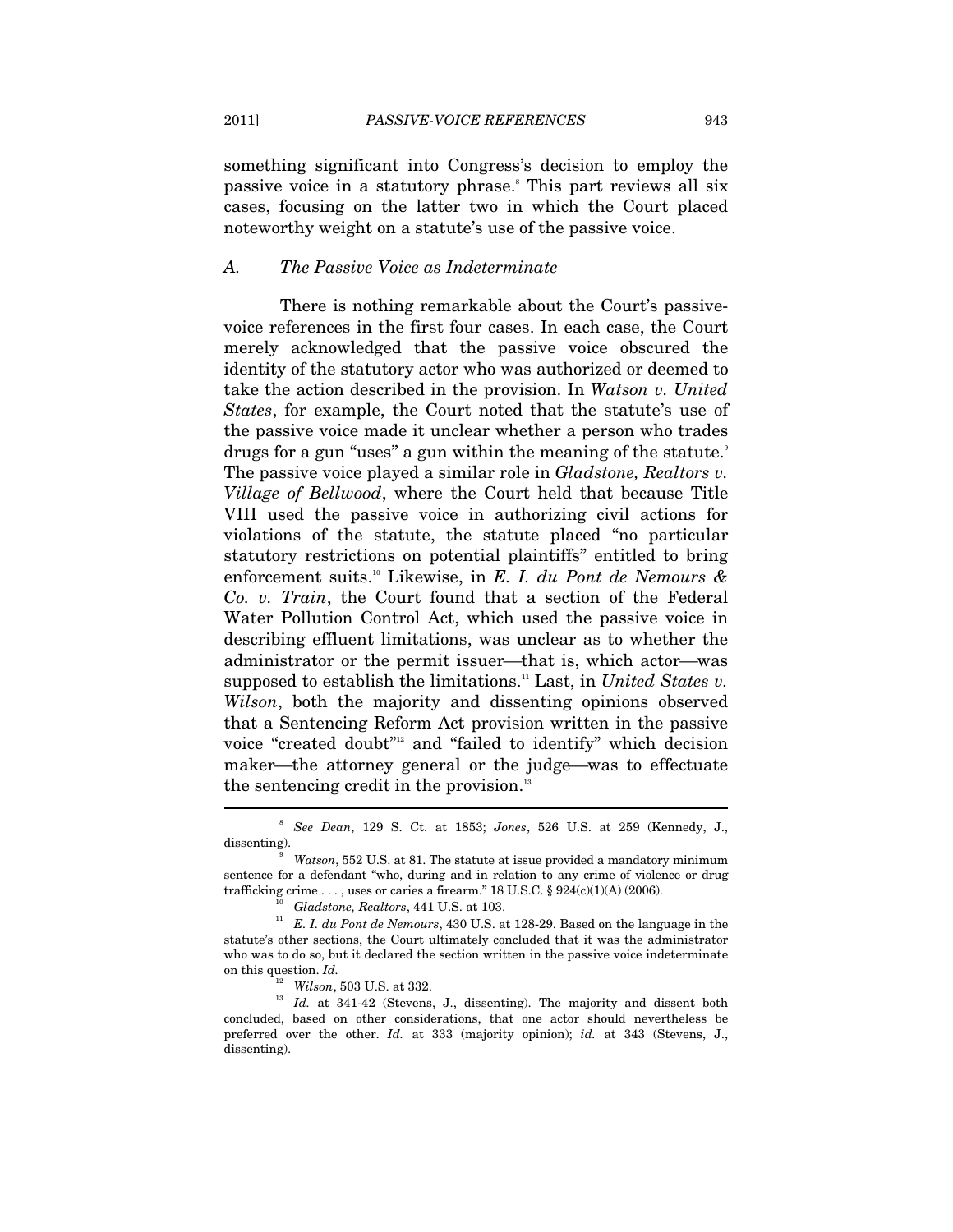Each of these passive-voice references comports with traditional grammatical understandings of the passive voice as a linguistic construction that focuses on the object of the relevant action rather than the person performing the action.<sup>14</sup> Taken together, these four cases stand for the uncontroversial presumption that a statute written in the passive voice leaves the identity of the relevant statutory actor indeterminate. The Court seems neither to do much with nor to gain much from this form of passive-voice reference. Rather, it simply notes that the passive voice creates interpretive ambiguity.

#### *B. The Passive Voice and Culpability*

In *Dean v. United States*, by contrast, the Court drew significant inferences from the fact that the statute was written in the passive voice. Specifically, the Court pointed to the statute's use of the passive voice to bolster its argument that a firearms-enhancement provision did not require intentional action by the defendant.<sup>15</sup> The statute at issue provided that any person who "uses," "carries," or "possesses" a firearm while committing a violent crime is subject to a sentencing enhancement of at least five years and at least ten years "if the firearm is discharged."16 Defendant Dean carried a gun while robbing a bank; as he was collecting money from a teller's drawer, the gun accidentally discharged.<sup>17</sup> The statutory dispute was over whether the enhancement provision's "is discharged" language contains a requirement that the defendant *intend* to discharge the firearm.<sup>18</sup>

In a 7-2 opinion, the Court held that the "is discharged" clause does not contain an intent requirement.19 Justice Roberts's opinion for the Court began with a nod to the statutory text, noting that the text "does not require that the discharge be done knowingly or intentionally, or otherwise contain words of limitation."20 The opinion then launched into a nuanced argument about the meaning of the passive voice in criminal statutes:

<sup>14</sup> *See* BRYAN A. GARNER, <sup>A</sup> DICTIONARY OF MODERN AMERICAN USAGE 483 (1998). 15 *See* Dean v. United States, 129 S. Ct. 1849, 1853 (2009). 16 18 U.S.C. § 924(c)(1)(A) (2006).

<sup>17</sup> *Dean*, 129 S. Ct. at 1852. 18 *Id.* at 1852-53. 19 *Id.*

<sup>20</sup> *Id.* at 1853.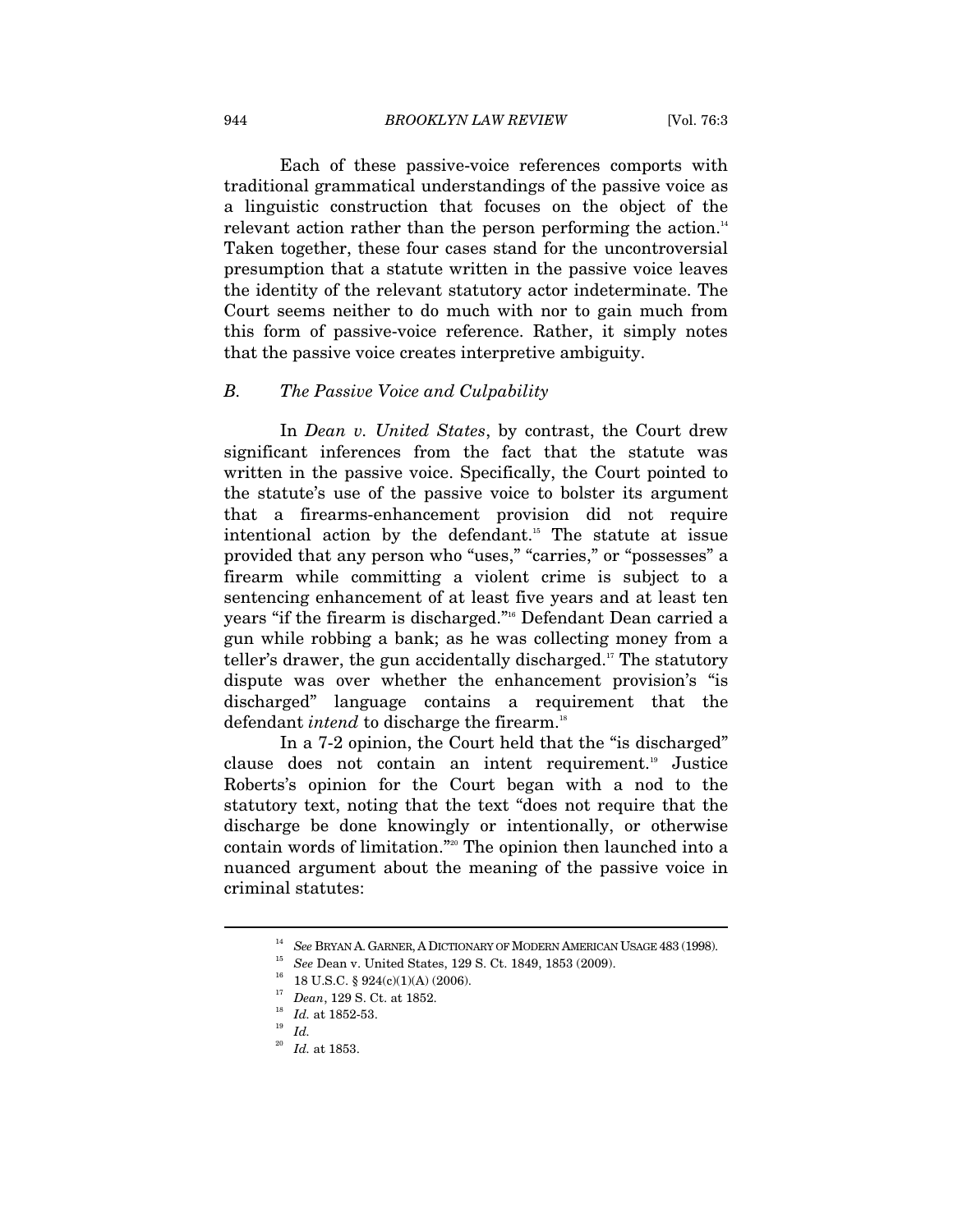Congress's use of the passive voice further indicates that subsection (iii) does not require proof of intent. The passive voice focuses on an event that occurs without respect to a specific actor, and therefore without respect to any actor's intent or culpability. It is whether something happened—not how or why it happened—that matters.<sup>21</sup>

Several interpretive moves are at work in this paragraph. First the Court made the uncontroversial statement that the passive voice focuses on the action that takes place rather than on its performer. From there, the Court leapt to the conclusion that a statute written in the passive voice is triggered any time the action it describes occurs—without regard to the intent or culpability of any actor, and without regard to whether any actor actually has committed the described action.

As support for this leap, the Court wove a thread connecting the grammatical form of the "is discharged" language in *Dean* with the grammatical form of the "to be used" language in the firearms-enhancement provision in *Watson*—claiming that *Watson* established that the passive voice in the phrase "to be used" reflects "*agnosticism* . . . *about who does the using.*"<sup>22</sup> This statement, of course, was a slight recharacterization of *Watson*, which held merely that the passive voice in the phrase "to be used" left unclear whether the statute applied to a person who trades drugs for a gun.<sup>23</sup> Thus, the *Dean* Court did not simply apply an established grammar rule to a statute; it (re)defined the statutory consequences of the legislature's use of the passive voice based on its own prior construction of that grammatical device.

Why did the Court bother with this less-thanstraightforward argument about the passive voice? One can only speculate, but the Court's passive-voice reference in *Dean* appears to have accomplished two things. First, it acted as a linguistic trump card, corroborating and lending an air of neutrality to the Court's reading of the statute. Second, it promoted horizontal, landscape coherence by articulating a conventional statutory meaning for passive-voice usage across statutes and cases. That is, it created a sort of common-law, judicially prescribed rule about what a statute's use of the

<sup>&</sup>lt;sup>21</sup> *Id.* (emphasis added) (citations omitted).<br><sup>22</sup> *Id.* (emphasis added).<br><sup>23</sup> Watson v. United States, 552 U.S. 74, 81 (2007) ("[T]he utility of §  $924(d)(1)$  is limited by its generality and its passive voice; it tells us a gun can be 'used' in a receipt crime, but not whether both parties to a transfer use the gun, or only one, or which one.").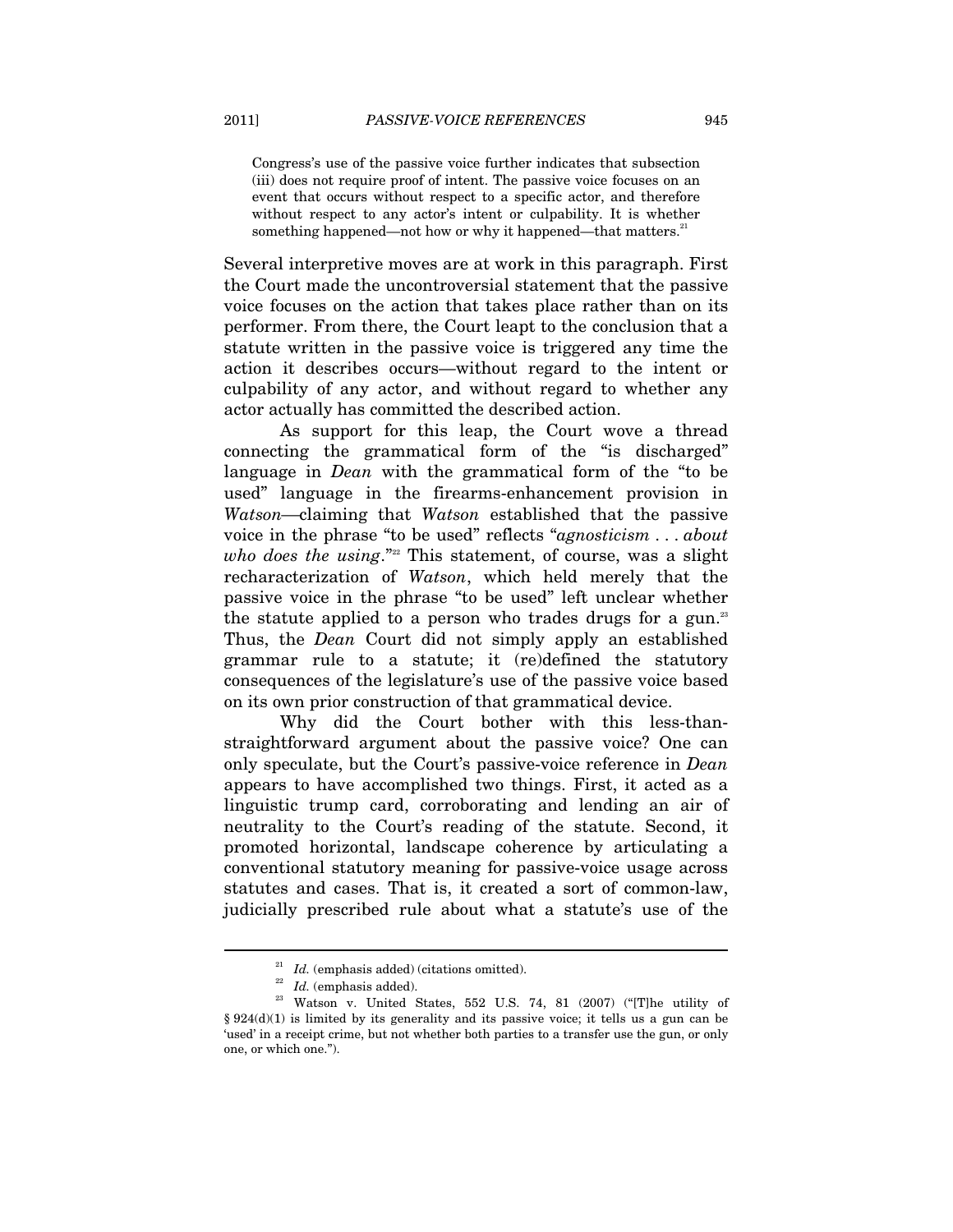passive voice means. Going forward, the Court's decisions in *Dean* and *Watson* establish a linguistic presumption that a statute that uses the passive voice contains no intent or culpability requirement—at least in the case of firearmsenhancement provisions $24$  and perhaps in the case of all criminal statutes. This is so despite the fact that the passivevoice argument performed only corroborative work in *Dean* and *Watson*; because the Court's statements about the interpretive consequences of the passive voice are not statute-specific, subsequent courts will be hard-pressed to give a contrary meaning to other criminal statutes written in the passive voice.

#### *C. The Passive Voice and Sentencing Factors*

In *Jones v. United States*, Justice Kennedy's dissenting opinion similarly relied on a statute's use of the passive voice to draw definitive inferences about the statute's meaning.25 *Jones* involved the construction of the federal carjacking statute, 18 U.S.C. § 2119, which reads as follows:

Whoever, possessing a firearm as defined in section 921 of this title, takes a motor vehicle . . . from the person or presence of another by force and violence or by intimidation, or attempts to do so, shall—

(1) be fined under this title or imprisoned not more than 15 years, or both,

(2) if serious bodily injury (as defined in section 1365 of this title) results, be fined under this title or imprisoned not more than 25 years, or both, and

(3) if death results, be fined under this title or imprisoned for any number of years up to life, or both.<sup>26</sup>

Defendant Jones had participated in a carjacking with two other men.27 While Jones and one of the other men held up the victims, the third man stuck his gun in one of the victims' ears and later struck that victim on the head, causing serious injury.28 The issue was whether the statute's numbered

<sup>24</sup> *See, e.g.*, United States v. Lora-Pena, 375 F. App'x 242, 246-47 (3d Cir. 2010) (citing *Dean*, 129 S. Ct. at 1853, to conclude that a Sentencing Guideline requiring "a five-level increase in offense level if 'a firearm was discharged' . . . does not distinguish between accidental and purposeful discharges, and does not require a % Jones v. United States, 526 U.S. 227, 259 (1999) (Kennedy, J., dissenting).  $^{26}$  18 U.S.C. § 2119 (1988) (amended 1994 & 1996).

<sup>27</sup> *Jones*, 526 U.S. at 229-31. 28 *Id.*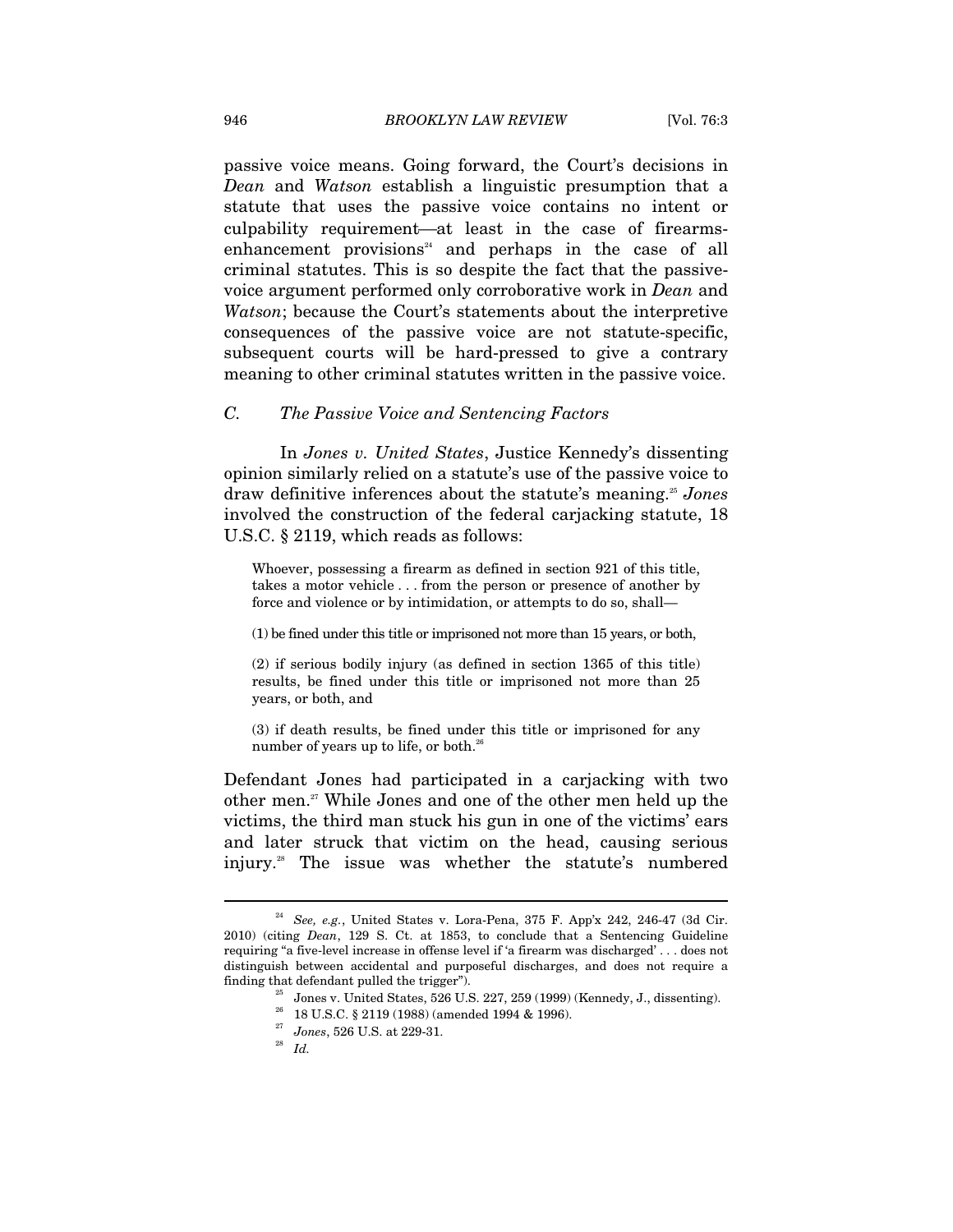subclauses were sentencing provisions—specifying escalating punishments for the offense set forth in the first paragraph—or whether they instead constituted three separate offenses.<sup>29</sup>

In a 5-4 opinion, the Court concluded that "the fairest reading" of the statute was to treat the serious-bodily-harm provision as an element of a separate offense rather than as a mere sentencing enhancement.<sup>30</sup> Justice Kennedy, joined by three other dissenters, disagreed. The dissenting opinion relied significantly on the structure of the statute<sup>31</sup> but also emphasized the statute's use of the passive voice:

[T]here is some significance in the use of the active voice in the main paragraph and the passive voice in clauses (2) and (3) of § 2119. In the more common practice, criminal statutes use the active voice to define prohibited conduct. *See, e.g.*, 18 U.S.C. § 1116 (1994 ed., Supp. III) ("[w]hoever kills or attempts to kill"); § 2114 ("assaults," "robs or attempts to rob," "receives, possesses, conceals, or disposes"); Tex. Penal Code Ann. §§ 29.03(a)(1), (2) (1994) (aggravated robbery; "causes serious bodily injury," or "uses or exhibits a deadly weapon"); cf. 18 U.S.C. § 248(b) (setting forth, as sentencing factors, "if bodily injury results," and "if death results"); United States Sentencing Commission, Guidelines Manual § 2B3.1(b)(3) (Nov. 1998) (robbery guideline; "[i]f any victim sustained bodily injury").<sup>32</sup>

Again, several interpretive moves are at work in this grammarbased argument. First, the dissent made the authoritative linguistic-drafting-convention statement that "[*i*]*n the more common practice*, criminal statutes use the active voice to define prohibited conduct."33 It then referenced several federal statutes, a state statute, and the *United States Sentencing Commission Guidelines Manual* to establish this drafting convention.34 The dissent's passive-voice argument thus involved very little linguistic analysis and quite a lot of judicial synthesis, or landscape coherence-construction. As far as one

<sup>29</sup> *Id.* at 230-32. The distinction was crucial because the indictment had not charged any of the facts relating to bodily injury, and the jury instructions had defined the elements of the government's burden of proof with reference only to the first paragraph of the statute. If the second and third subclauses were deemed to be sentencing provisions, this would not matter, and Jones could be sentenced to twenty-five years based on the serious bodily injury caused to one of the victims. If, however, the subclauses were read as separate offense provisions containing new elements, then the government's failure to plead these elements in the indictment and prove them before the jury would preclude it from seeking the twenty-five-year penalty against Jones.<br>  $^{30}$  *Id.* at 239.<br>  $^{31}$  *Id.* at 256 (Kennedy, J., dissenting).<br>  $^{32}$  *Id.* at 258-59.<br>  $^{33}$  *Id.* at 258 (emphasis added).<br>  $^{34}$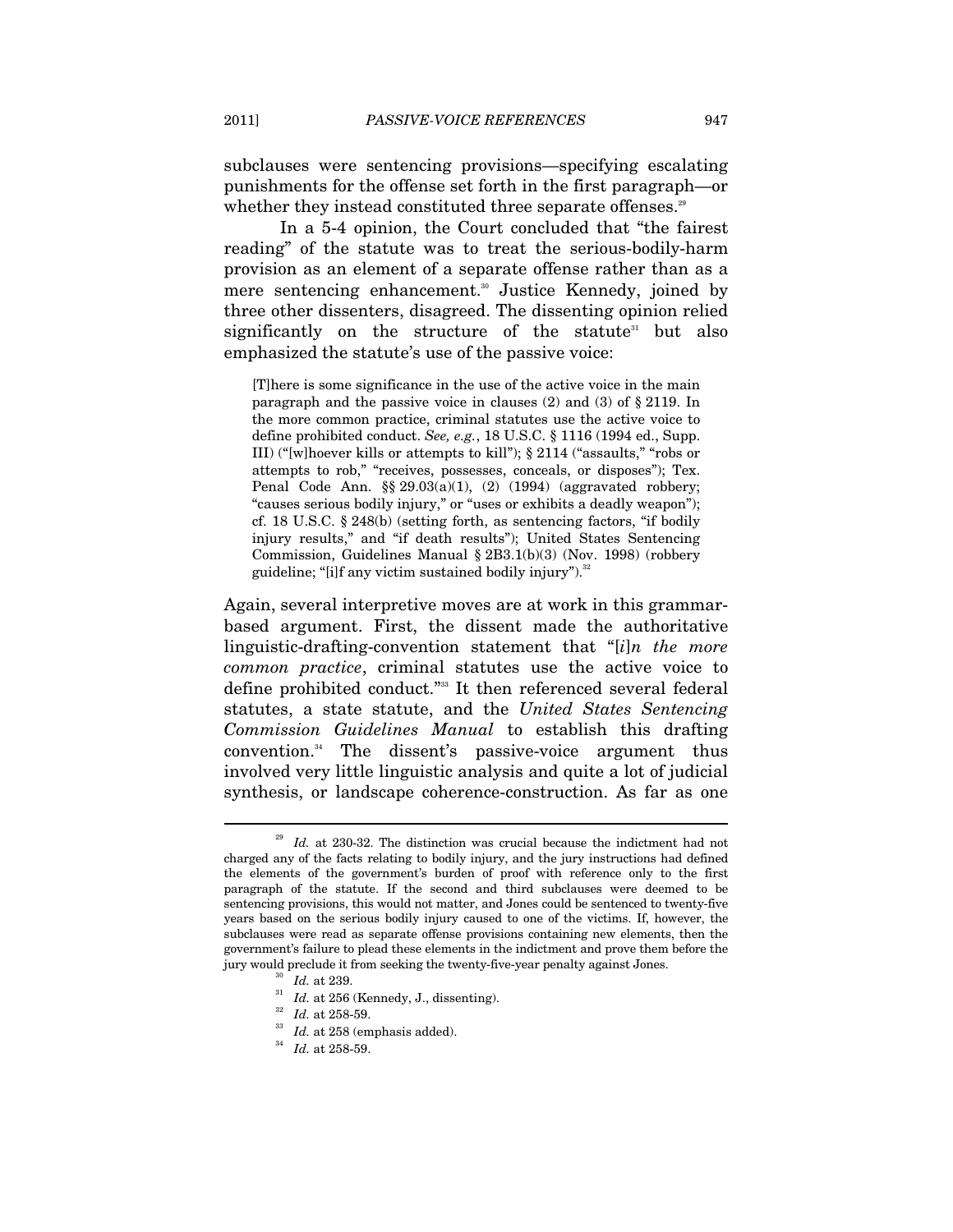can tell, there was no established rule—linguistic, legislative, judicial, or otherwise—behind the dissent's pronouncement. The dissenters seem to have constructed this drafting convention out of their own assessment of the other criminal statutes and guidelines they discovered in the surrounding legal landscape.

Again, the lingering legisprudential question is, why bother? And again, the answer appears to be twofold: legitimation and horizontal coherence. Although the passivevoice drafting convention announced by the dissent was not necessary to its construction of the statute, the grammar-based argument lent an element of detached tie-breaking to that construction. Faced with the close question of whether to treat § 2119's clauses as sentencing enhancements or elements of the offense, the grammar reference cloaked the dissent's interpretation with the imprimatur of neutrality—presenting it as the product of drafting custom rather than ideological sympathies or a desire to reach a particular result. This is Larry Solan's theory in action. But there is more than legitimation going on here, particularly since the dissent undermined the force of its drafting-convention argument by acknowledging, in the following paragraph, that the passiveversus-active-voice distinctions "are not absolute rules."35

In addition, the dissent's passive-voice argument also harmonized (or attempted to harmonize) meaning across criminal statutes. Like the Court's opinion in *Dean*, the *Jones* dissent did not merely apply grammar rules to the carjacking statute as set forth in a grammar handbook. Instead, it used the statute's grammatical structure as a means for threading various parts of the statutory framework together into a coherent whole.<sup>36</sup> This brought coherence to the legal landscape in two ways. First, it established a presumption (and pattern) across existing criminal statutes that the active voice describes elements of an offense while the passive voice reflects sentencing factors.<sup>37</sup> Second, it announced a drafting

<sup>35</sup> *Id.* at 259. 36 *See id.* at 258-59; *see also* Dean v. United States, 129 S. Ct. 1849, 1853 (2009) (citing comments in *Watson v. United States*, 552 U.S. 74, 81 (2007), regarding the meaning associated with a statute's use of the passive voice).<br><sup>37</sup> Of course, as a practical matter, this presumption has limited force since it

appeared in the dissent rather than the majority opinion. But I would not be surprised if it is invoked in the future: the *Jones* majority opinion relied heavily on the constitutional avoidance doctrine to reject reading the statute's subclauses as additional sentencing factors that the prosecution was not required to plead or prove. *Jones*, 526 U.S. at 239-40.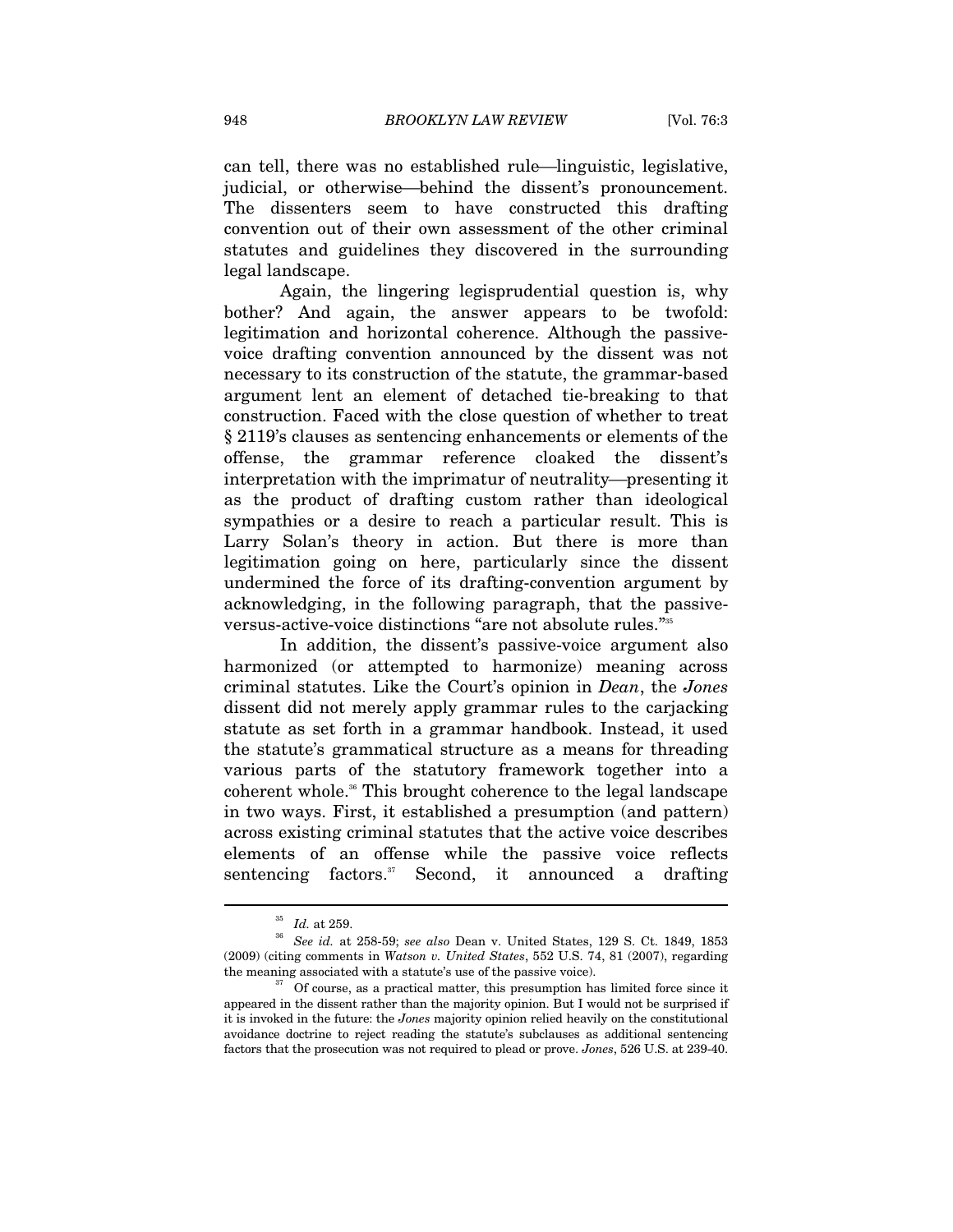convention, going forward, about the interpretive consequences of composing criminal statutes in the passive, as opposed to the active, voice.

The *Jones* dissent illustrates that judges are drawn to grammar-based—or at least passive-voice-based—arguments even when those arguments are neither necessary to the statute's construction nor particularly definitive. Part of the reason for this appeal is the false aura of detached decision making associated with linguistic analysis. But part of the appeal also lies in the fact that linguistic analysis provides a natural tool through which judges can impose external coherence across statutes, and can reason from statute to statute and from case to case.

#### II. GRAMMAR REFERENCES AND HORIZONTAL COHERENCE

This legitimation-plus-harmonization use of grammatical analysis is similar to the two-in-one approach that the Court uses when invoking the whole-act rule<sup>38</sup> or its own prior interpretation of a particular word to interpret a statute.<sup>39</sup> On the one hand, when the Court relies on the whole-act rule or its own prior interpretations, it engages in a sort of legal fiction, j

Perhaps the *Jones* dissent's presumption will resurface in a case that distinguishes the *Jones* majority's contrary construction on constitutional grounds.<br><sup>38</sup> The whole-act rule presumes internal statutory coherence—that the

legislature drafts each statute as a structurally consistent document, both "in its use of language and in the way [the statute's] provisions work together." *See* WILLIAM N. ESKRIDGE, JR., PHILIP P. FRICKEY & ELIZABETH GARRETT, CASES AND MATERIALS ON LEGISLATION: STATUTES AND THE CREATION OF PUBLIC POLICY 862 (4th ed. 2007). Consistent with this underlying assumption, the whole-act rule instructs courts to interpret statutory provisions in a way that does not render the statute's other provisions redundant or superfluous, and presumes that identical words used in different parts of the same statute have the same meaning. The rule also counsels that when the legislature includes particular language in one section of a statute but omits it in another, it acts deliberately and intends different meanings by the disparate wording. *See, e.g*., Keene Corp. v. United States, 508 U.S. 200, 208 (1993) (disparate wording); Sullivan v. Stroop, 496 U.S. 478, 484 (1990) (presumption of consistent meaning for identical words); Kungys v. United States, 485 U.S. 759, 778 (1988)

<sup>(</sup>presumption against redundancy). 39 The Court presumes that Congress legislates against the backdrop of prior judicial interpretations of other statutes. Through this presumption, the Court justifies its reference to its own prior interpretations when giving meaning to similar words or phrases in a new statute. *See, e.g.*, Antonin Scalia, *Common-Law Courts in a Civil-Law System: The Role of United States Federal Courts in Interpreting the Constitution and Laws*, *in* ANTONIN SCALIA, A MATTER OF INTERPRETATION: FEDERAL COURTS AND THE LAW 16-17 (Amy Gutmann ed., 1997) ("Another accepted rule of construction is that ambiguities in a newly enacted statute are to be resolved in such fashion as to make the statute, not only internally consistent, but also compatible with previously enacted laws. We simply assume, for purposes of our search for 'intent,' that the enacting legislature was aware of all those other laws. . . . [O]f course that is a fiction . . . .").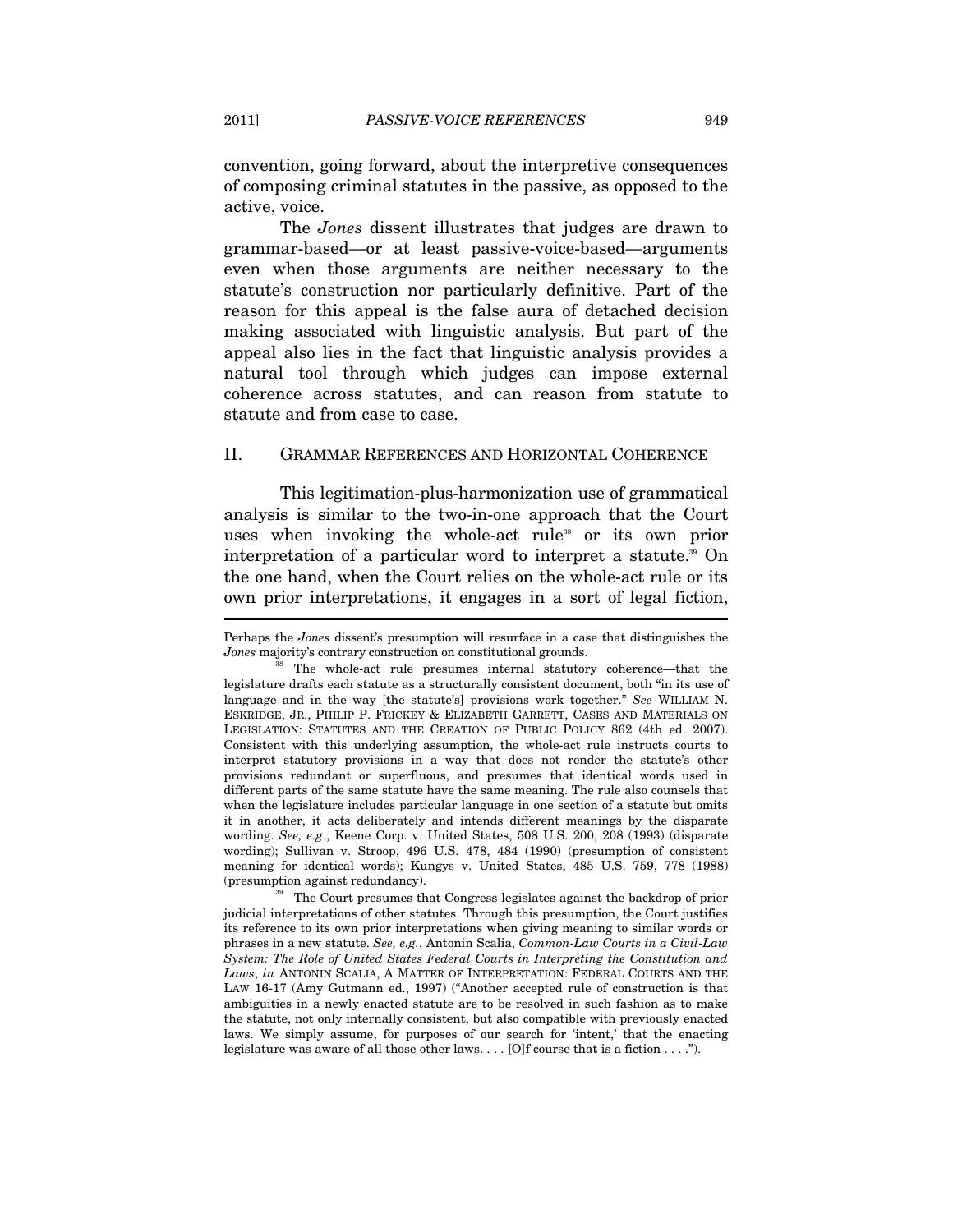presuming that the construction it has chosen likely is the one Congress intended because it makes the most sense given the statute's structure or the judiciary's prior interpretation of a word. On the other hand, the Court is also saying that even if it sets aside the legal fiction that Congress is internally consistent and deliberate in structuring a statute or that Congress legislates with an awareness of the Court's previous interpretations of particular words, it nevertheless is appropriate to employ the whole-act rule and its own prior interpretations to construe statutes because these interpretive rules help make sense of the overarching, interconnected legal landscape of which the statute is a part. In other words, irrespective of what we know about how Congress behaves when drafting statutes, the Court considers it part of its role as interpreter to bring coherence to the law and to harmonize various legal rules into a sensible whole—much as it would synthesize common-law precedents if it were working with common-law rules rather than with statutes. The same thing is happening, I think, with the Court's passive-voice references. In *Jones*, the dissenting opinion both (1) engaged in the legal fiction that Congress deliberately uses the passive voice to articulate sentencing factors and the active voice to articulate offense elements; and (2) at the same time, announced that even if Congress did not deliberately employ this passive-versus-activevoice distinction, the distinction is a good one—providing a drafting rule that makes sense of the existing legal framework and thus should be applied in construing the statute at issue. The same legal fiction plus drafting-convention announcement were at work in the Court's opinion in *Dean*.

In my view, then, the Court's passive-voice-based grammar arguments are a little less corroborative and a little *more* constructive than they might appear at first glance. That is, the Court references a statute's grammatical structure not because it is convinced that that grammatical structure reveals Congress's true intent or that Congress focused on the particular meaning conveyed by its grammatical choices when drafting the statute. In other words, I do not think that the Court uses grammar references to lead it to—or to check itself against— Congress's actual intent. Rather, in citing the statute's use of the passive voice, Justice Kennedy's dissent in *Jones* seems to be saying that, because its statutory reading is consistent with the way Congress and state legislatures have drafted other criminal statutes, its construction should be preferred—irrespective of whether Congress deliberately intended that construction when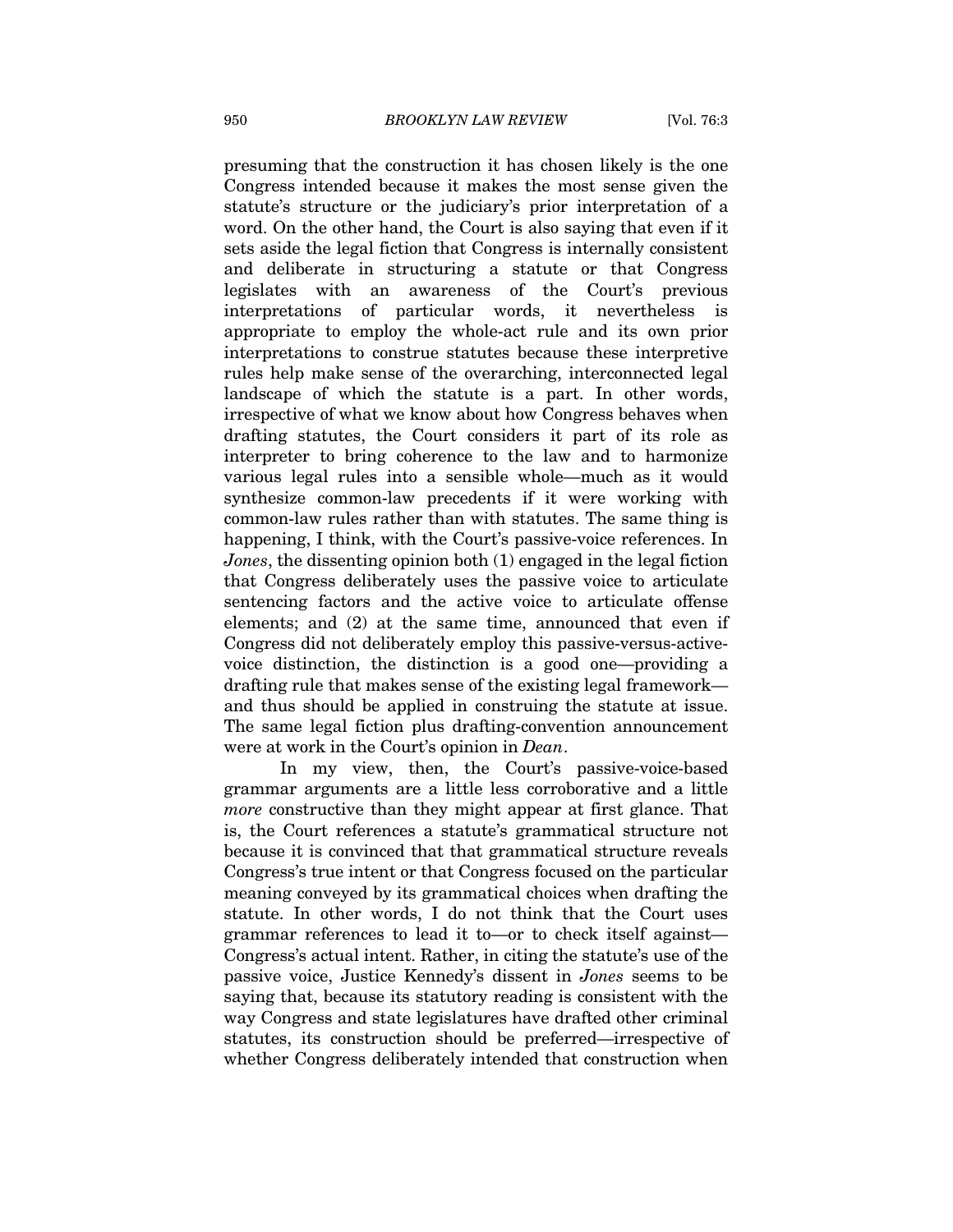it chose to use the passive voice. The Court's passive-voice argument in *Dean* is to similar effect: the Court seems to be stating that because its construction of the "is discharged" provision is consistent with its own prior construction of other statutory provisions using the passive voice, this construction is the correct one—regardless of whether Congress was aware of, or agreed with, the prior interpretation. The Court's passivevoice references, then, are about promoting continuity, external consistency, and drafting rules that Congress will have to follow in the future or will be presumed to have followed in the future—almost as if the Court were creating a judicial code of grammatical meaning.

Finally, it is worth noting that this "aggressive" use of the passive voice—aggressive both in the sense that the Court is assigning particular meanings to a statute's use of the passive voice and in the sense that the Court is using the passive voice to formulate a drafting convention that cuts across statutes—seems to be a relatively recent development in the Court's jurisprudence. The *Jones* case was decided in 1999, and *Dean* was decided in 2009. As explained in Part I, in its earlier cases, the Court confined its passive-voice references to the unassuming recognition that a statute written in the passive voice left unclear the identity of the relevant statutory actor. Only recently has the Court sought to give *more* interpretive weight to a statute's use of the passive voice, let alone to announce a particular, consistent meaning to be associated with the passive voice across statutes.

#### **CONCLUSION**

 $\overline{a}$ 

This essay seeks to shed new light on the role that grammar-based linguistic arguments play in the Supreme Court's statutory cases, in partial answer to the question posed by this symposium, How much work—and what kind—does language do in statutory interpretation? Using the Court's passive-voice-based linguistic arguments as a case study,<sup>40</sup> the

<sup>&</sup>lt;sup>40</sup> Although this article focuses on the Court's passive-voice references, a similar coherence-driven approach using the adjective "any" appears to exist across statutes. *See* Boyle v. United States, 129 S. Ct. 2237, 2243 (2009) ("The term 'any' ensures that the definition has a wide reach . . . ." (citing Ali v. Fed. Bureau of Prisons, 552 U.S. 214, 219 (2008))); Republic of Iraq v. Beaty, 129 S. Ct. 2183, 2189 (2009) ("[T]he word 'any' . . . has an 'expansive meaning.'" (quoting United States v. Gonzales, 520 U.S. 1, 5 (1997))); United States v. Clintwood Elkhorn Mining Co., 553 U.S. 1, 7 (2008) ("Five 'any's' in one sentence and it begins to seem that Congress meant the